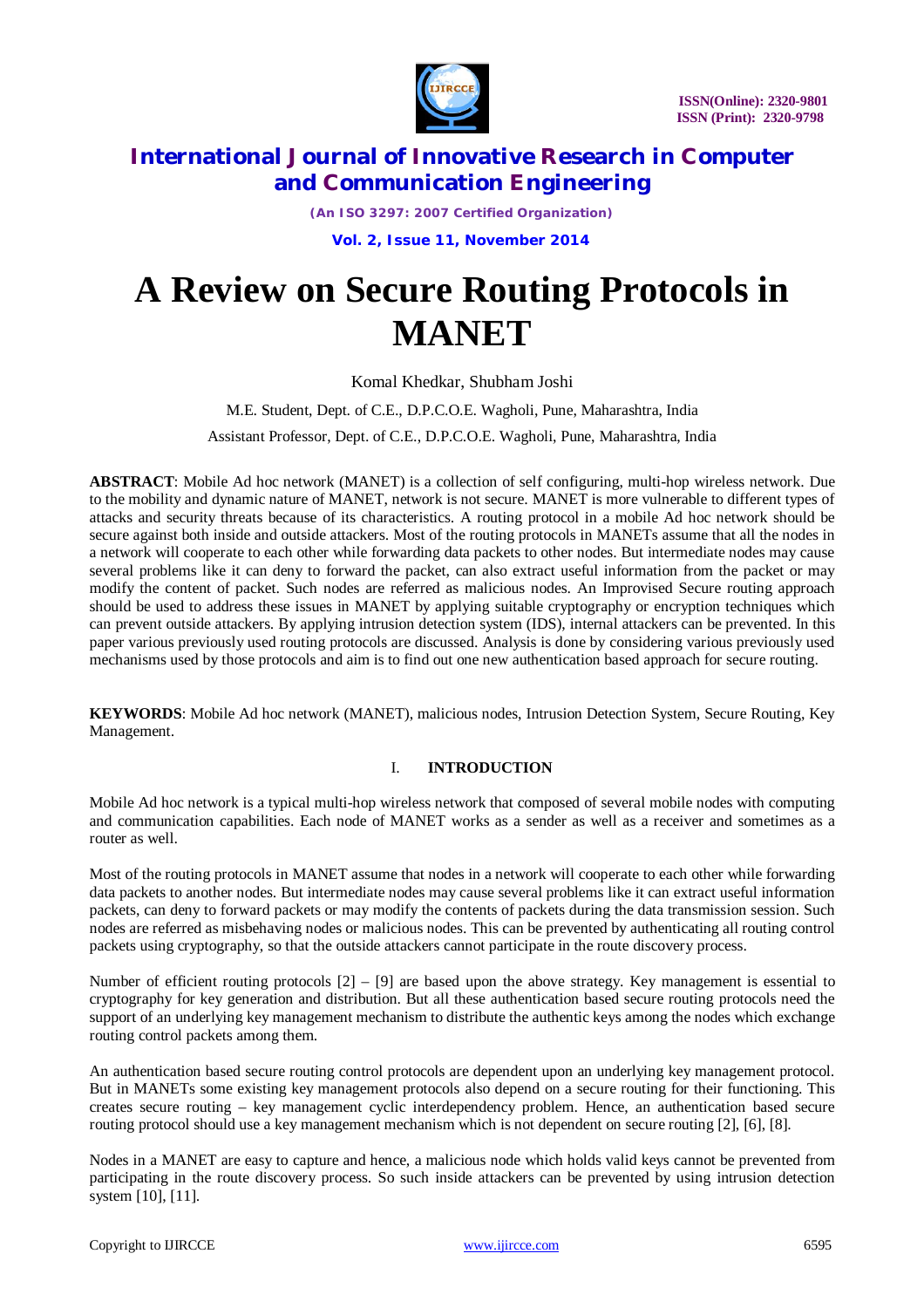

*(An ISO 3297: 2007 Certified Organization)*

#### **Vol. 2, Issue 11, November 2014**

The goal of this work is to study different authentication based secure routing protocols and intrusion detection secure routing protocols in MANET with their advantages and pitfalls.

#### II. **LITERATURE SURVEY**

In MANETs secure routing protocols are basically of two types, A) authentication based protocols and B) intrusion detection system (IDS) based protocols. Authentication based protocols are mainly designed to prevent outside attackers and intrusion detection system based protocols are designed to prevent inside attackers.

The SR-LKM protocol [1] uses a localized key management mechanism and in this a network node performs all key management activities such as key establishment, renewal and revocation within its one hope neighborhood only. The localized key management approach used by this protocol is not dependent on any routing protocol. Hence, it is free from key management – secure routing interdependency problem. It uses a novel based handshaking and the LCM based broadcast key distribution mechanism which makes it lightweight. It can prevent both inside and outside attackers with the help of a monitoring based revocation mechanism. Its per node storage requirement is not dependent on the total number of nodes in the network, so it is storage scalable.

The SELRAN [2] uses digital signatures to ensure the authentication and the integrity of the routing messages and counter external attacks such as malicious alteration. But internal attacks cannot be countered by using pure cryptographic primitives. So more sophisticated Secure Link State Update Procedure (SLSUP) and Secure Neighbor Establishment Procedure (SNEP) was proposed to detect them. Counter-based mechanism was also used to reduce the broadcast overhead of the Link State Update packets (LSU) in this protocol which made it more efficient in resourceconstraint environments such as ad hoc networks. The drawback of this protocol is, it uses computationally expensive digital signatures to authenticate the routing messages, and hence it is not suitable for resource constraint MANETs.

ARAN [3] uses public key cryptographic mechanisms to defeat all identified attacks. They also showed how ARAN can be secure in routing environments where nodes are authorized to participate but untrusted to cooperate, as well as environments where participants do not need to be authorized to participate. This protocol also uses computationally expensive digital signatures to authenticate the routing messages which is not suitable for resource constraint MANETs.

Panagiotis Papadimitratos and Zygmunt J. Haas have proposed SLSP [4] which provides secure proactive topology discovery. It can be employed as a stand-alone protocol or fit naturally into a hybrid routing framework, when combined with a reactive routing protocol. SLSP is robust against individual attackers, it is capable of adjusting its scope between local and network-wide topology discovery and it is capable of operating in networks of frequently changing topology and membership. The drawback of this protocol is that it is solely concerned with securing the topology discovery and it also does not guarantee that adversaries which complied with its operation during route discovery would not attempt to disrupt the actual data transmission at a later time.

SRDP [5] allows the source to securely discover an authenticated route to the destination using either aggregated message authentication codes (MACs) or multi-signatures. Aggregation is essential as it allows to compress authentication tags thus saving bandwidth and reduces verification costs. It uses forward and backward authentication to authenticate the route. In this protocol source node has to verify all MACs attached with a route reply (RREP) message, produced by the intermediate nodes. Hence, the verification cost at the source node increase with the route length.

Key Management (KM) and Secure Routing (SR) are two most important issues for MANETs. Secure routing ensures successful routing among authentic nodes with adversary nodes existing around or inside the networks. Key management provides key generation and distribution methods and ideally key protection and revocation. KM-SR [6] uses identity based cryptography (IBC) and provides security features such as confidentiality, integrity, authentication, freshness and non-repudiation. It is secure because uses 1-to-m broadcast key instead of only one group broadcast key and has less keys to store per node due to using asymmetric keys instead of pairwise symmetric keys. Compared to PKI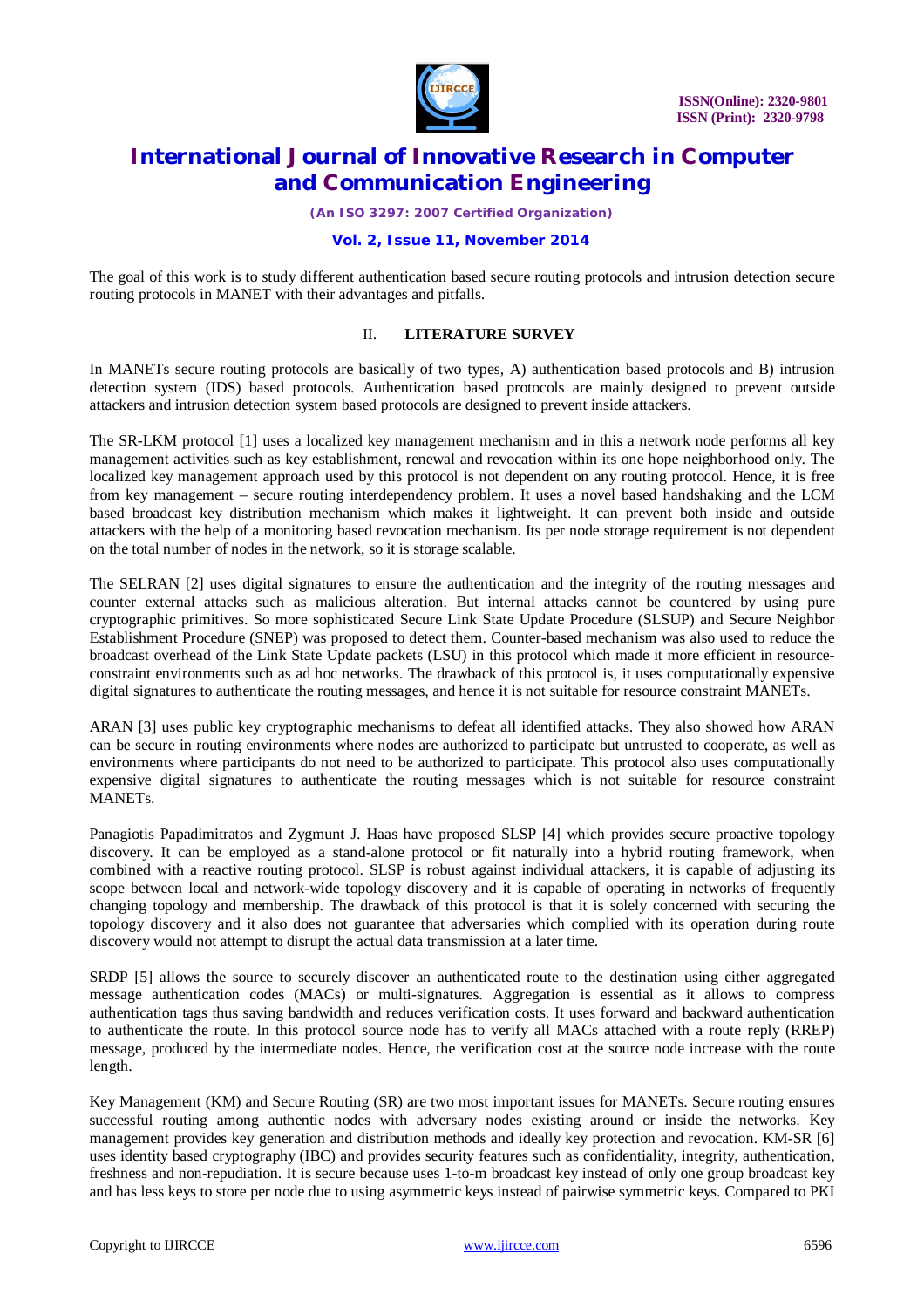

*(An ISO 3297: 2007 Certified Organization)*

#### **Vol. 2, Issue 11, November 2014**

solutions the storage and communication requirements are lower due to IBC properties. Compared to previous IBC solutions it has no KM-SR interdependency cycle problem and is immune to inside attacks and mobile attacks and many routing attacks. It uses computationally expensive digital signatures to authenticate the routing messages so it is not suitable for resource constraint MANETs.

The HEAP [7] and SEAODV [8] protocols use symmetric key cryptography for authenticating routing control packets. In the HEAP protocol [7] by using public key certificates, a node exchanges keys with its new neighbors. Excessive usage of public key certificates for key management is a drawback of the protocol. In the SEAODV protocol [8], the key distribution mechanism is highly bandwidth consuming as each node distributes a group transient key (GTK) encrypted with the pairwise transient keys (PTKs) of its neighbors.

In an Efficient Authentication and Signing of Multicast Streams over Lossy Channels [9], two efficient schemes TESLA short for Timed Efficient Stream Loss-tolerant Authentication and EMSS short for Efficient Multi-Chained Stream Signature are proposed. TESLA offers sender authentication, strong loss robustness, high scalability and minimal overhead at the cost of loose initial time synchronization and slightly delayed authentication. EMSS provides non-repudiation of origin, high loss resistance and low overhead at the cost of slightly delayed verification.

The IDS protocols are designed to detect the inside attackers. IDS protocols are classified into three categories, those are, behavior based IDS, signature or pattern based IDS and specification based IDS.

Marti et al. [10] have proposed a behavior based watchdog mechanism where each network node overhears the transmissions of all its neighbors to detect their routing misbehaviors. But the drawback of watchdog mechanism is that it only works with Dynamic Source Routing (DSR) , watching the forward node on the path from source to destination. In On Intrusion Detection and Response for Mobile Ad Hoc Networks [11] they presented network intrusion detection (ID) mechanism that rely upon packet snooping to detect aberrant behavior in in mobile ad hoc networks. They presented two response mechanisms which are passive and active. In passive response if a node finds any intrusive node then it raises an alarm and removes that intrusive node from its neighbor table and will no longer participate in route discoveries, Hello Messages or collaborative routing with the intrusive node. When a node raises an alarm in active response then the node forwards that alarm to all of its cluster heads. Then the cluster head initiates the voting scheme and active responses to intrusions. But the voting scheme can fail if most of the cluster heads are in fact malicious nodes. In this Intrusion Detection mechanism a mis-route cannot be determined but any modification to the packet or dropping of the packet can easily be recognized and logged.

#### III. **CONCLUSION**

A mobile ad hoc network consists of several mobile nodes with computing and communication capabilities where each node works as a sender as well as a receiver and meanwhile as a router as well. Different routing algorithms have been designed for secure communication. As this is a very vast area we have only surveyed and summarized different authentication based secure routing protocol and intrusion detection secure routing protocol. Each of these secure routing protocols have their own advantages and pitfalls. Further research can be done to find the best possible optimal routing approach which will be promising in terms of energy efficiency as well as concerned with optimizing and healing paths to reduce the number of hops while providing the security.

## IV. **ACKNOWLEDGEMENTS**

Sincere thank to the reviewers for reviewing this manuscript and providing inputs for greatly improving the quality of this paper.

#### **REFERENCES**

<sup>1.</sup> Shrikant H Talawar, Soumyadev Maity and R. C. Hansdah , " Secure Routing with an integrated localized key management protocol, in MANETs", International Conference on Advanced Information Networking and Applications, pp. 605-612, 2014.